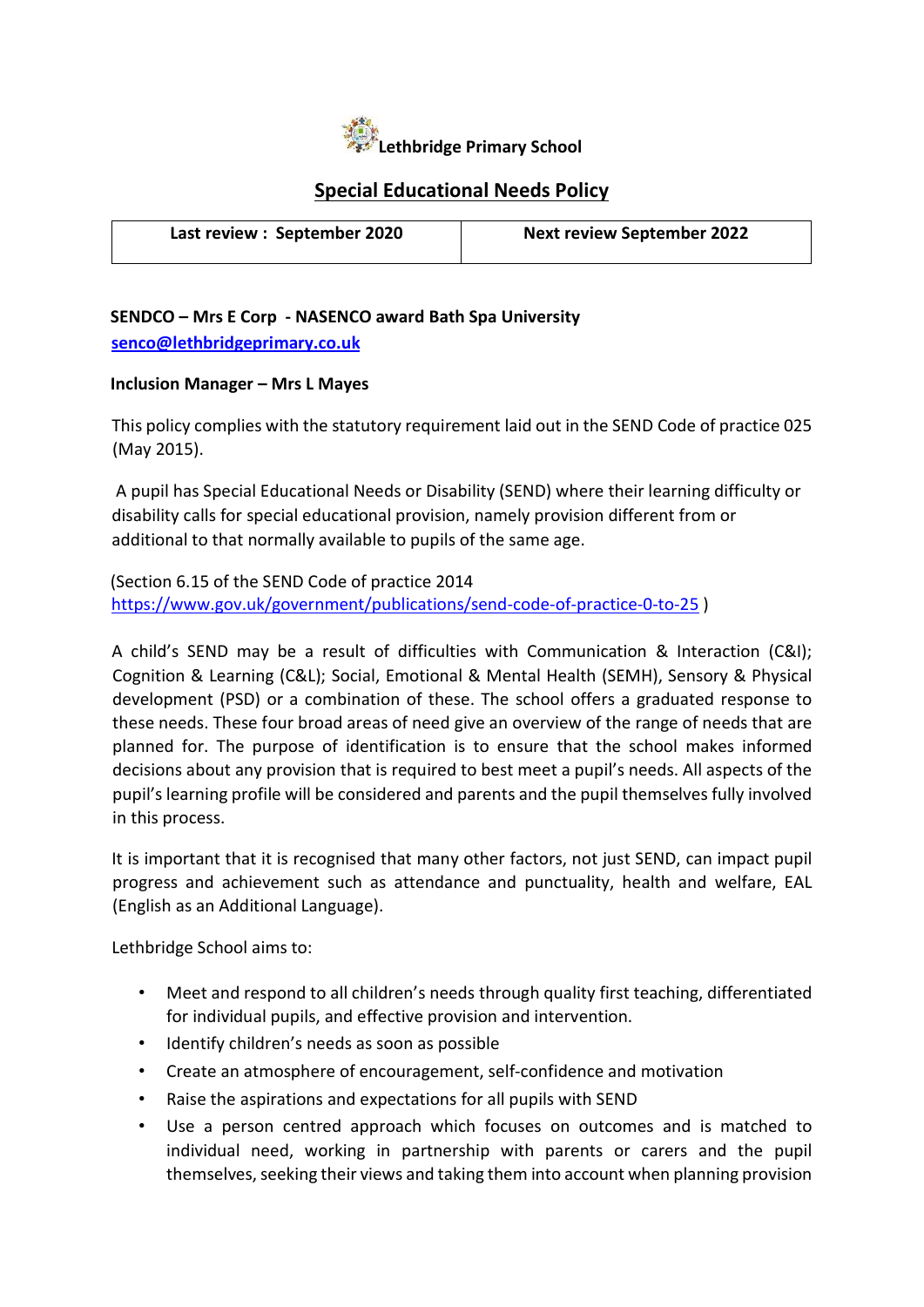- Provide full access to a broad, balanced and relevant curriculum, including Early Years Foundation Stage and National Curriculum
- Make provision for all children to receive the support best suited to their needs within the constraints of the available resources
- Meet parents three times a year, usually through regular parents' evenings but also through individual appointments whenever appropriate or necessary via a SENCO drop in clinic every term (these are offered a minimum of 6 times a year).
- Make use of the Swindon Core Standards which outline the Local Authority's expectations of education providers in relation to the identification of SEND and the provision for pupils with SEND – see https://localoffer.swindon.gov.uk/content/send-local-offer/landing-pages/earlyhelplanding‐and‐content‐pages/swindon‐core‐standards‐for‐send/
- Use a provision mapping system to assess the impact of interventions and monitor each child's progress. The provision map will be reviewed three times a year.
- Work closely with all agencies concerned to achieve a multi-disciplinary approach to resolving issues and achieving outcomes.
- Use the Early Help Process where appropriate to ensure that where issues may be more complex children with SEND have access to support as soon as possible through engagement with outside agencies etc.

The Graduated Approach:

- SEN support takes the form of a four-part cycle **Assess; Plan; Do; Review**. This is known as the graduated approach.
- Assess: A variety of methods, depending on the age of the pupil and the area of need, will be used to make assessments to give objective information about a pupil and any difficulties they may be having. These assessments will be in line with the school's assessment policy such as the termly progress meetings which are held between classteachers and Senior Leaders where pupils who are not making expected progress are identified. Core Standards documentation will be used to identify key areas of concern and to begin to quantify these concerns. Concerns may also be raised by previous settings, outside agencies or parents.
- Plan: The information gathered during the assessments will be used to plan an appropriate programme of intervention for each pupil with clear measurable outcomes.
- Do: Interventions take place these can be in the form of targeted focus in lessons in the classroom, small group work, a specific programme followed out of the classroom, 1:1 individual targeted work, adjustments to the environment or provision of specific resources.
- Review: The pupil's progress is reviewed against the outcomes set and further assessment may take place, thus the cycle begins again.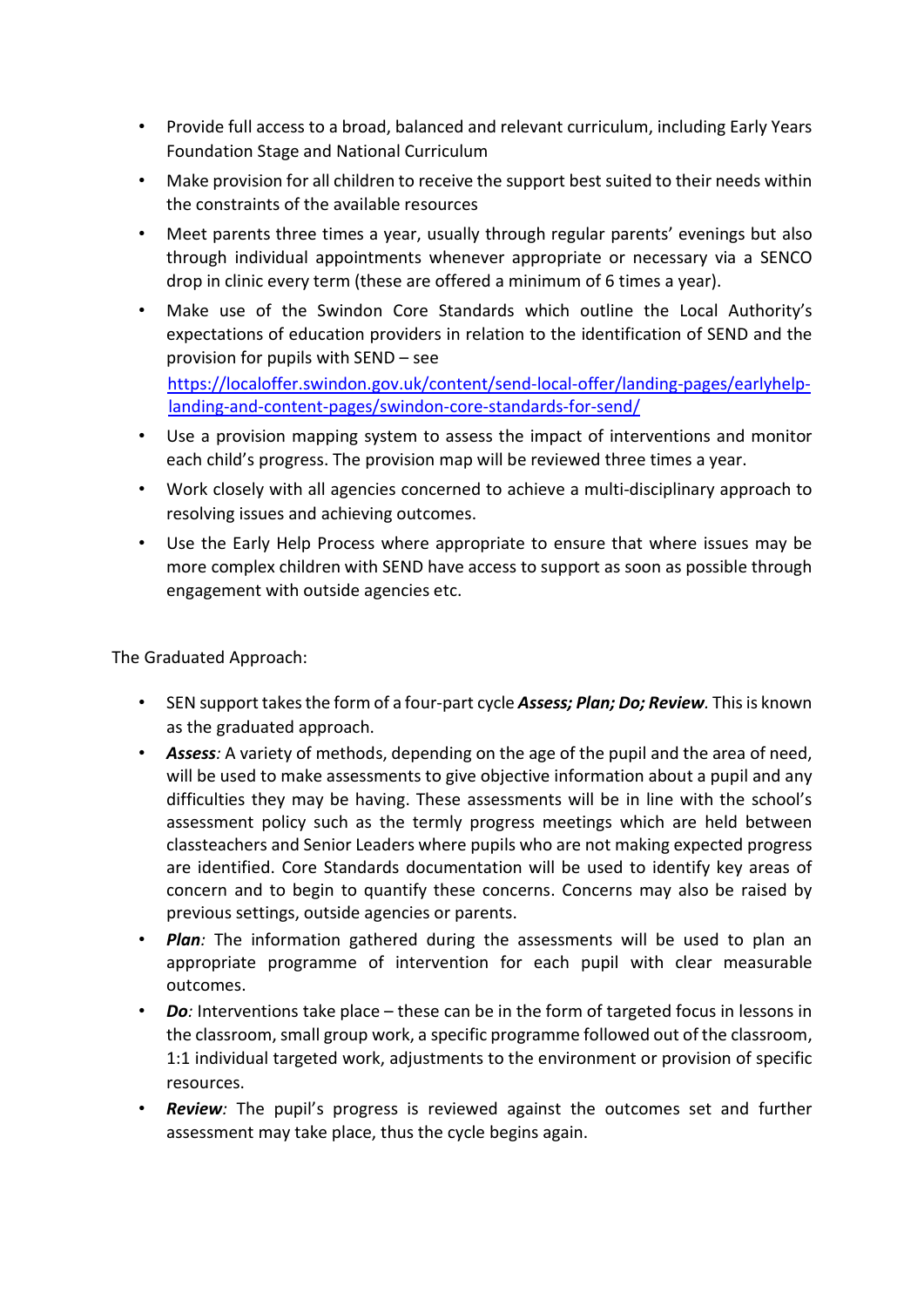- Through the above process decisions and actions are revisited, refined and revised with a growing understanding of the pupil's needs and of what supports the pupil in making good progress and securing good outcomes. Where needed Core Standards documentation will be used to track the process and to support referrals to relevant outside agencies.
- The School recognises the continuing importance to keep and regularly update a Special Needs Register whereby the child's classteacher will keep parents informed of any changes.
- An Early Help Record may be used to help gather information and support recording of plans and outcomes where a pupil's needs are more complex or may involve social care.
- Where a pupil's needs may require special education provision to be made in accordance with an EHC Plan (Education, Health & Care) then a request for Statutory Assessment will be made to the Local Authority.

# Admissions

At Lethbridge Primary School we welcome all children, whatever their needs and abilities.

The School's admissions policy is guided by the Education Act 1996 where there is a clear expectation that pupils with SEND will be included in mainstream schools.

The school will admit pupils with already identified special educational needs, as well as making provision for pupils not previously identified as having SEN.

The School may not refuse to admit a child because they feel unable to cater for their special educational needs, notwithstanding the Code of Practice statement:

it may not always be possible to take reasonable steps to prevent a mainstream place being incompatible with the efficient education of others.

Where Lethbridge Primary School is named in a child's EHCP, it has a duty to admit the child to the school

## Access Facilities

 $\Box$  Improvements to the environment and its accessibility for pupils and all members of the School community are included in the development plan for the remodelling of the School site and will be in accordance with the recommendations found in the Disability Discrimination Act 2005 'Schools Access Initiative' strategy and the Disability Equality Act 2020.

## Resources

 $\Box$  The learning environment and the organisation of support for children with SEND are determined by the availability of resources, both human and material.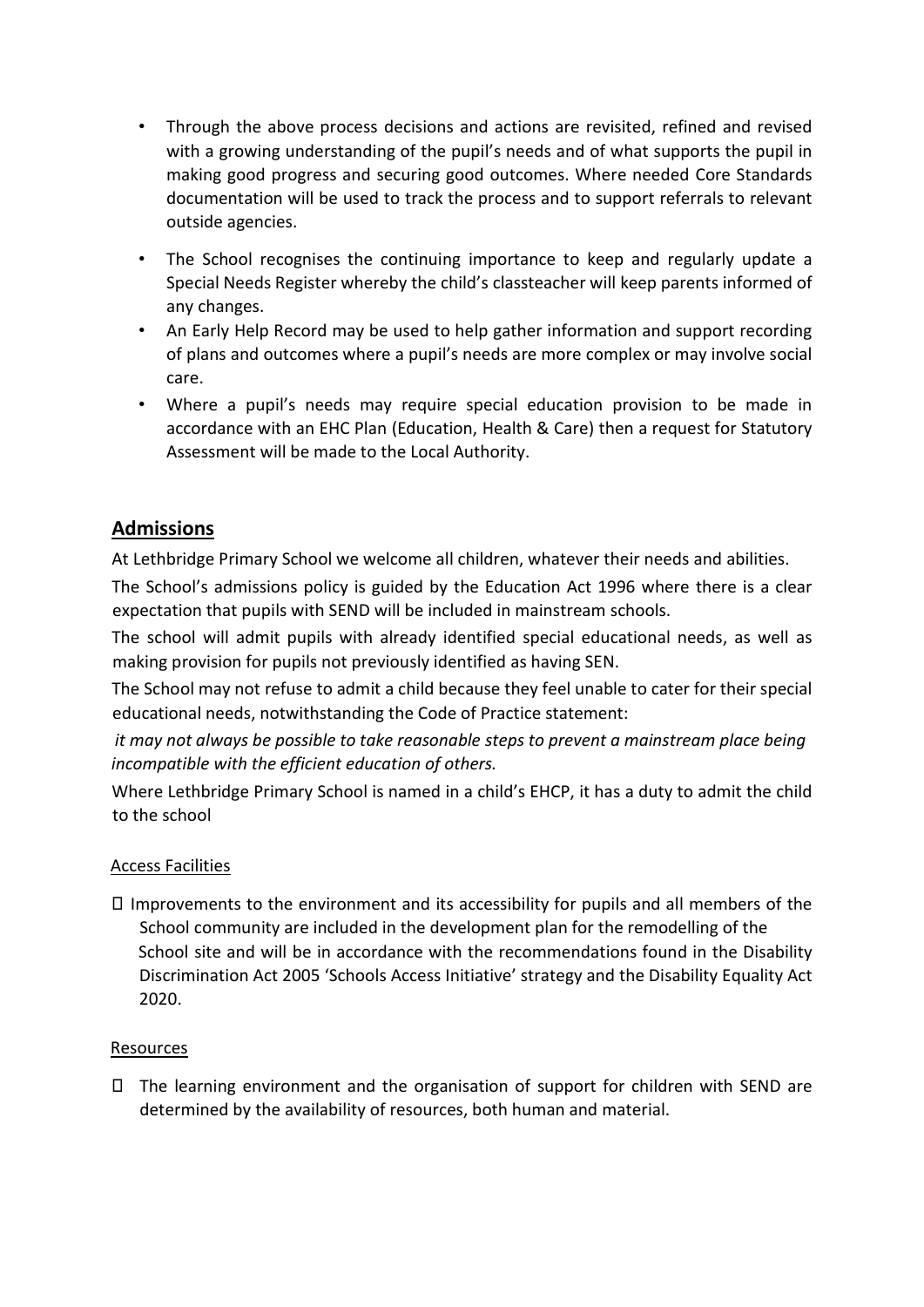- The School will ensure that children with SEND will benefit from funds allocated to them in a range of ways; for example through the provision of staff training, additional staffing, books, materials and equipment.
- $\Box$  It is at the discretion of the governing body as to how the money is allocated. Ways in which children with SEND have benefited will be recorded on the School's Provision Mapping system as well as in annual review documentation for pupils with EHCPs.

#### Partnership with Parents and Carers

Lethbridge Primary School values a successful partnership with parents and carers of children with SEND and recognises the important implications for the child's educational progress.

The School will record and act upon concerns expressed by parents and carers.

The school runs an informal termly SENCO drop in appointment system whereby any parent can request a meeting with the SENCO and classteacher to discuss concerns. These meetings can be used flexibly for families to plan how school can best meet their and their child's needs.

#### Partnership with Pupils

'Children who are capable of forming views, have a right to receive and make known information, to express an opinion, and to have that opinion taken into account in any matters affecting them. The views of the child should be given due weight according to the age, maturity and capability of the child'.

#### See Articles 12 and 13, the United Nations Convention on the Rights of the Child

Lethbridge Primary School believes that it is beneficial for all children to be involved in making decisions right from the start and the ways in which they are encouraged to participate should develop to reflect their evolving maturity. It is aware of the particular importance of the right of children with SEND to be involved in making decisions and exercising choice. One Page Profiles and All About Me proformas are used to sensitively seek pupil views and to raise the profile of pupil voice in meetings.

#### Partnership with the Support Services

Lethbridge Primary School recognises the important role the support services play in helping to identify, assess and make provision for children with SEND. The school fully engages with local early help systems and acts as professional lead for pupils where appropriate. Through the Local Offer the school fully engages with all appropriate support services. See https://localoffer.swindon.gov.uk/content/send‐local‐offer/landing‐pages/swindon‐ sendlocal‐offer/

Outside Agencies/Support Services regularly accessed by the school:

- Autistic Spectrum Condition outreach team (SASS)
- Child and Adolescent Mental Health Service (CAMHS)
- Educational Psychologist
- Hearing Support team
- Neuro Developmental Conditions team (Community Paediatrics)